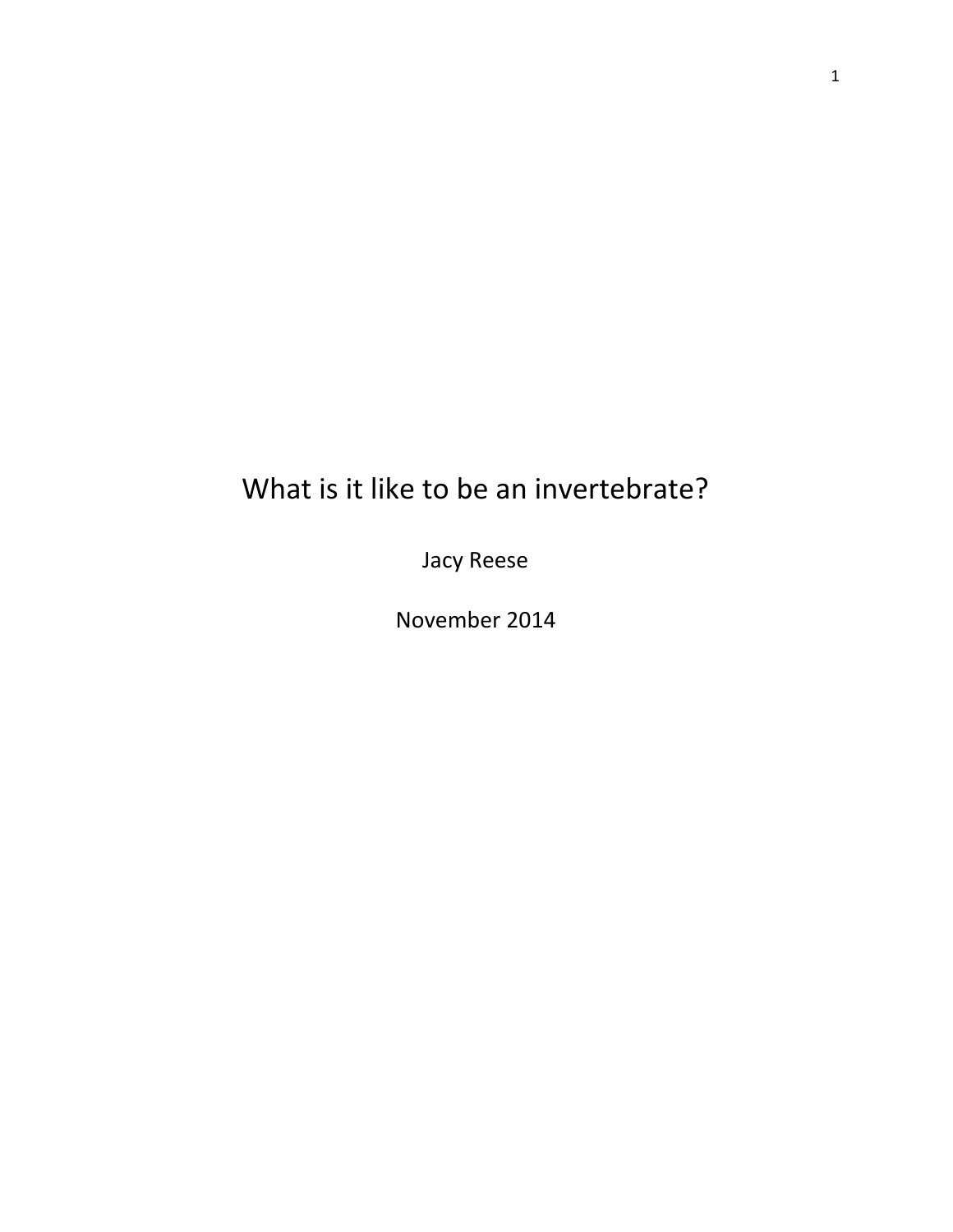## **I. Introduction**

We assign moral value to other people based on a variety of factors including social norms, physical and temporal proximity, and similarity to ourselves. One key factor is what sort of mental capacities we think someone has. This morally relevant mental capacity is often referred to as consciousness or subjective experience. When we consider the ethics of our treatment of nonhuman animals, consciousness becomes a paramount consideration. In the cases of primates, mammals, and birds, the behavioral evidence itself seems to clearly indicate a conscious experience. However, the number of mammals and birds on earth is vastly outweighed by the number of invertebrates. So there exists an obvious need to collect and review the evidence of invertebrate consciousness to inform this moral question.

In this paper, we address invertebrate consciousness from a purely scientific, material perspective. Consciousness will be defined by the set of physical processes we recognize as perception, thought, and emotion such as the smell of the ocean, the feeling of anger, and the look of the color green. This paper will focus primarily on emotion, or affective consciousness, since it is widely considered the most morally relevant aspect. This paper will not address the more ineffable philosophical concepts of consciousness such as dualism or purely subjective experience, which are difficult to assess for humans and nonhumans alike.

We worry about the existing literature that rejects evidence of animal consciousness based on such notions, with claims like, "Well, this animal might show such-and-such behavior and such-and-such neuroanatomy, but we can't really *know* they are conscious since consciousness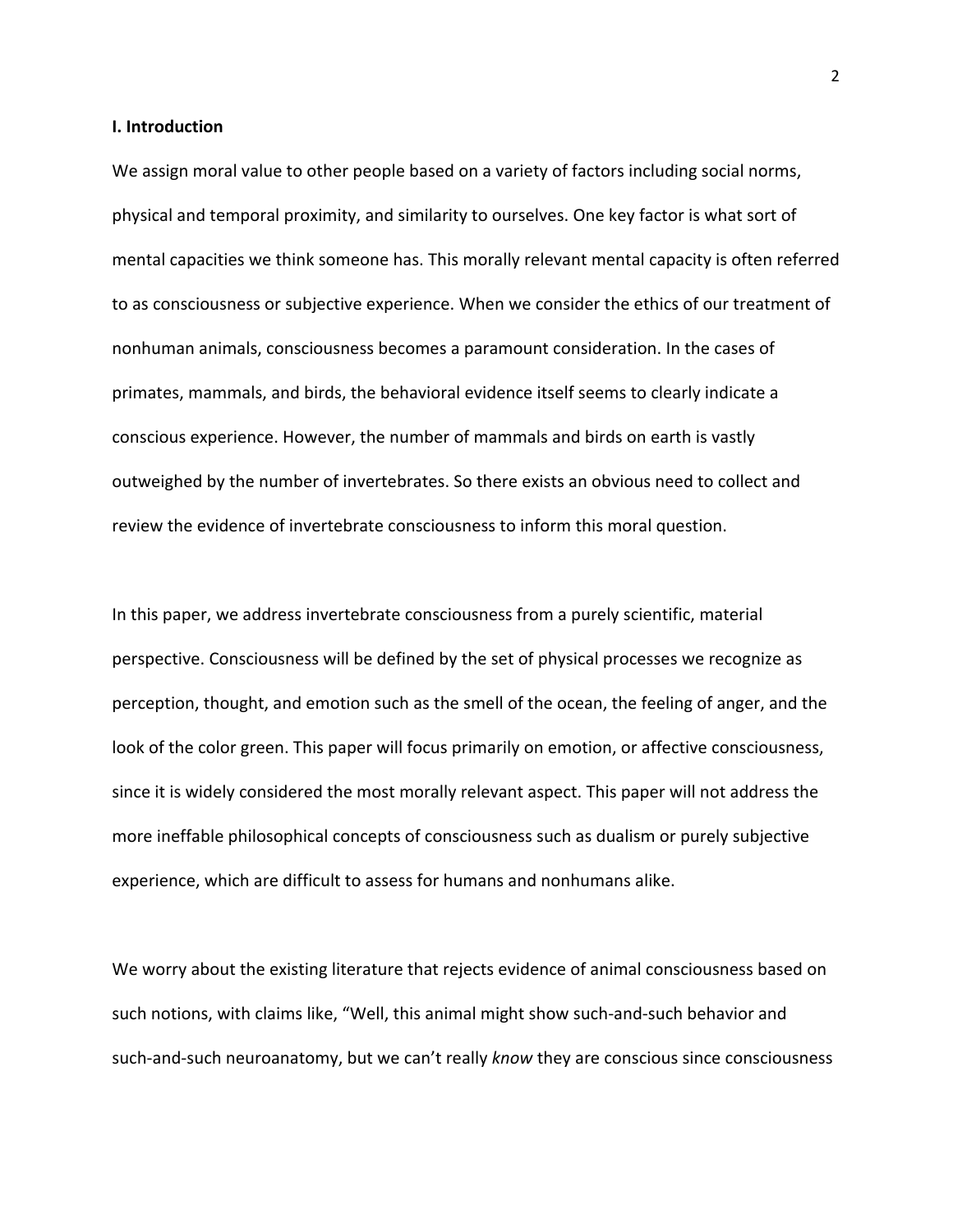is purely subjective. For all we know, it could just be sophisticated reflexes." This sort of argument involves an implicit assumption that consciousness is some sort of indescribable, supernatural phenomenon beyond physical processes. This notion of dualism holds no basis in the scientific evidence and would likely be rejected upon further reflection by the authorities who make such claims. And even if we granted this notion, similar arguments of uncertainty would also hold up for other humans and are therefore not compelling bases for discrimination against nonhuman animals. Additionally, analogous arguments can be made in the other direction, "Well, this animal might show such-and-such behavior and such-and-such neuroanatomy, but we can't really *know* they are not conscious since consciousness is purely subjective." In this paper, we avoid such qualifications and instead address consciousness as only the physical processes.

First, we consider a simple foundation of negative experiences, nociception. Second, we will consider higher-level conscious processing like generalized emotional states and integrated input from various sensory domains. Third, we will investigate evidence for intelligence in invertebrates, taking the example of cephalopods, and discuss the interaction between intelligence and consciousness. Fourth, we consider the two cases of bivalves and crustaceans. Then, we assess the general conclusions for invertebrate consciousness.

#### **II. Nociception**

A natural and well-understood starting point for consciousness is the presence of nociception, the ability to react to and avoid harmful stimuli. For example, the larvae of *Drosophilia*,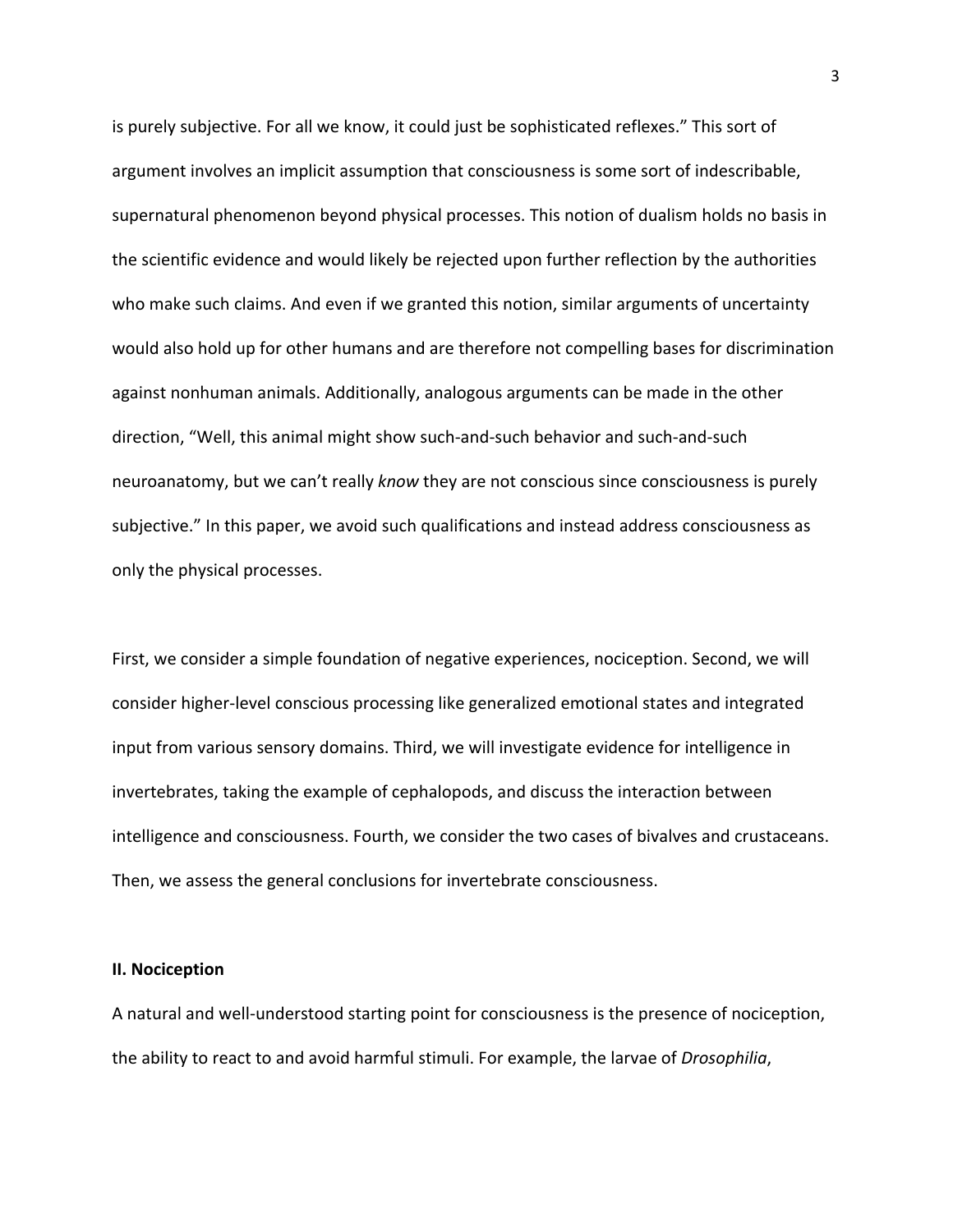commonly known as 'fruit flies,' display a distinct rolling behavior when subjected to aversive thermal and mechanical stimulation. This is mediated by the class IV multidendritic neurons. These neurons are similar to the nociceptors of vertebrates in that they utilize naked dendrites rather than specialized receptor cells.<sup>1</sup>

Insects also display more complex nociception in realistic situations like violently struggling when trapped in a spider's web and could have other nociceptive processes like using certain firing patterns through non-specific sensory neurons. This has been a proposed mechanism for nociception in some mammals as well. However, nociception is also seen in unconscious humans with simple reflex processes, therefore it is not a perfect indicator of consciousness.<sup>2</sup>

Despite this limitation, we can still argue that because nociception is followed by conscious processes in our own central nervous systems, it is at least some evidence for conscious processes via an argument by analogy.

## **III. Higher-level Processing in Insects**

In mammals, nociception is transmitted through 'A delta' and 'C' classes of nerve fibers, which enter the spinal cord through the dorsal root ganglia. The signals then travel through the ventro-lateral spinal cord to multiple brain systems, including the limbic system and cortex. Unfortunately, the details from that point forward are currently poorly understood. In insects, we do not know of analogous pathways, but it is certainly the case that they could exist given

 $<sup>1</sup>$  Tracev et al. 2003</sup>

<sup>2</sup> Eisemann et al. 1984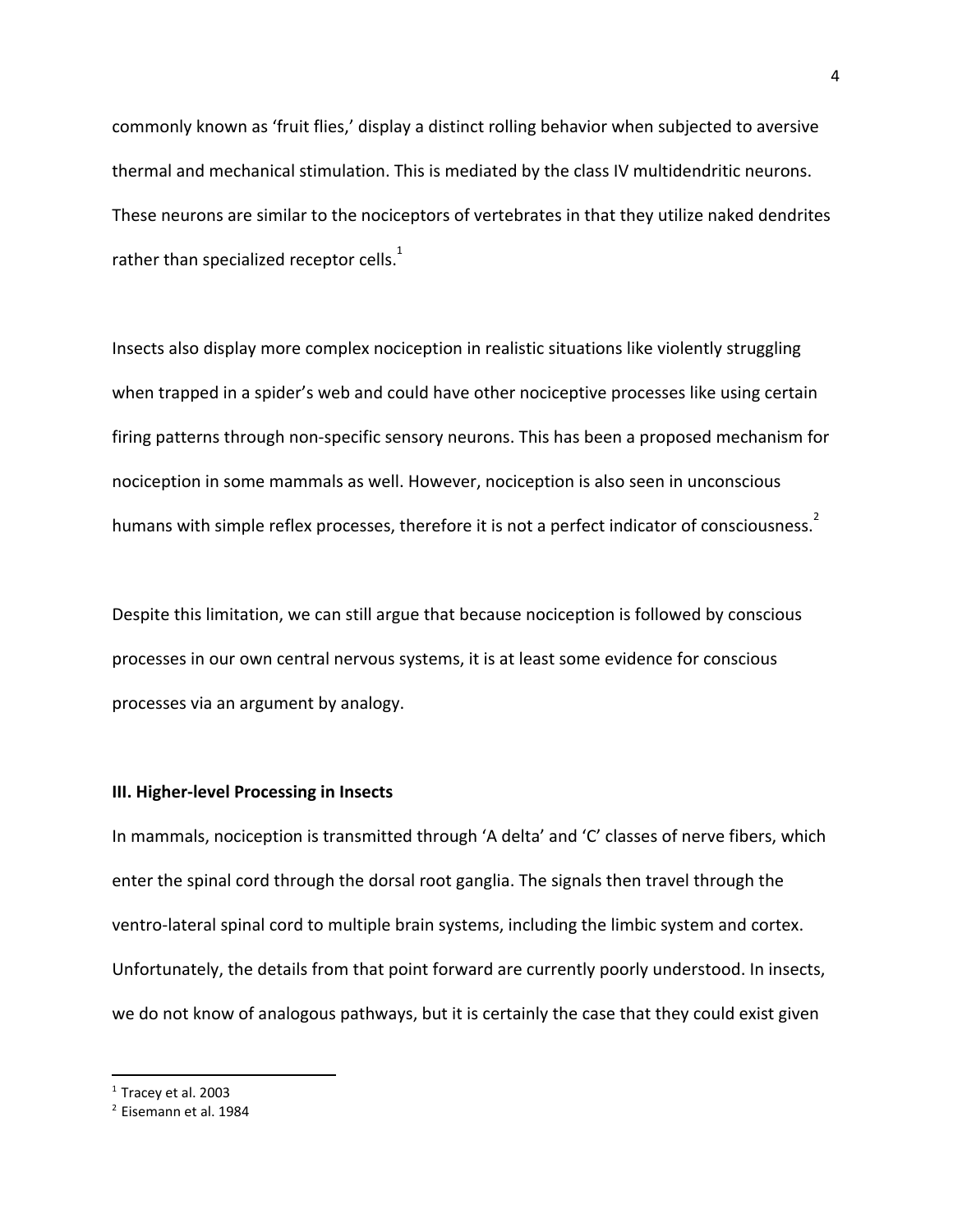our limited understanding of the brain. In fact, endogenous opioid peptides and receptors have been found in insects, which are known to mediate responses to pain and other processes in mammals and thus could serve as imperfect evidence of analogous processes. 2

At least one study suggests a function of opioids specifically related to nociception in insects. Crickets have been shown to escape at increasing speeds from temperatures of 49° to 56° C. In the study, crickets were placed in a box heated to 54°C and injected with either 0.32, 0.52, or 0.69 mg/g of morphine, which is an opioid agonist, or 0.9% saline solution. The crickets injected with each concentration of morphine showed a decreased escape response time from the heated box. They also exhibited symptoms of addiction – a suppression on the fifth day of morphine produced "big jumps," a hyper-response to vibration. They also exhibited drug tolerance after repeated injections of a 0.50 mg/g dose of morphine. When 0.064 mg/g of naloxone, an opioid antagonist, was added to 0.50 mg/g of morphine, the morphine effect was fully blocked. And the addition of more than 0.064 mg/g naloxone alone increased the escape response time of the crickets, similar to the effect in vertebrates. Although this could be a function of something other than pain mediation, it does seem to be a likely explanation due to the similarities with vertebrate responses in each of these aspects.<sup>3</sup>

One key example of higher-level conscious processing in our own minds is response to physical injury. In humans, we know that some behaviors are caused by suffering rather than simple nociception like the withdrawal of an injured limb, protection of injured body parts, or stopping

<sup>&</sup>lt;sup>3</sup> Zabala and Gómez 2991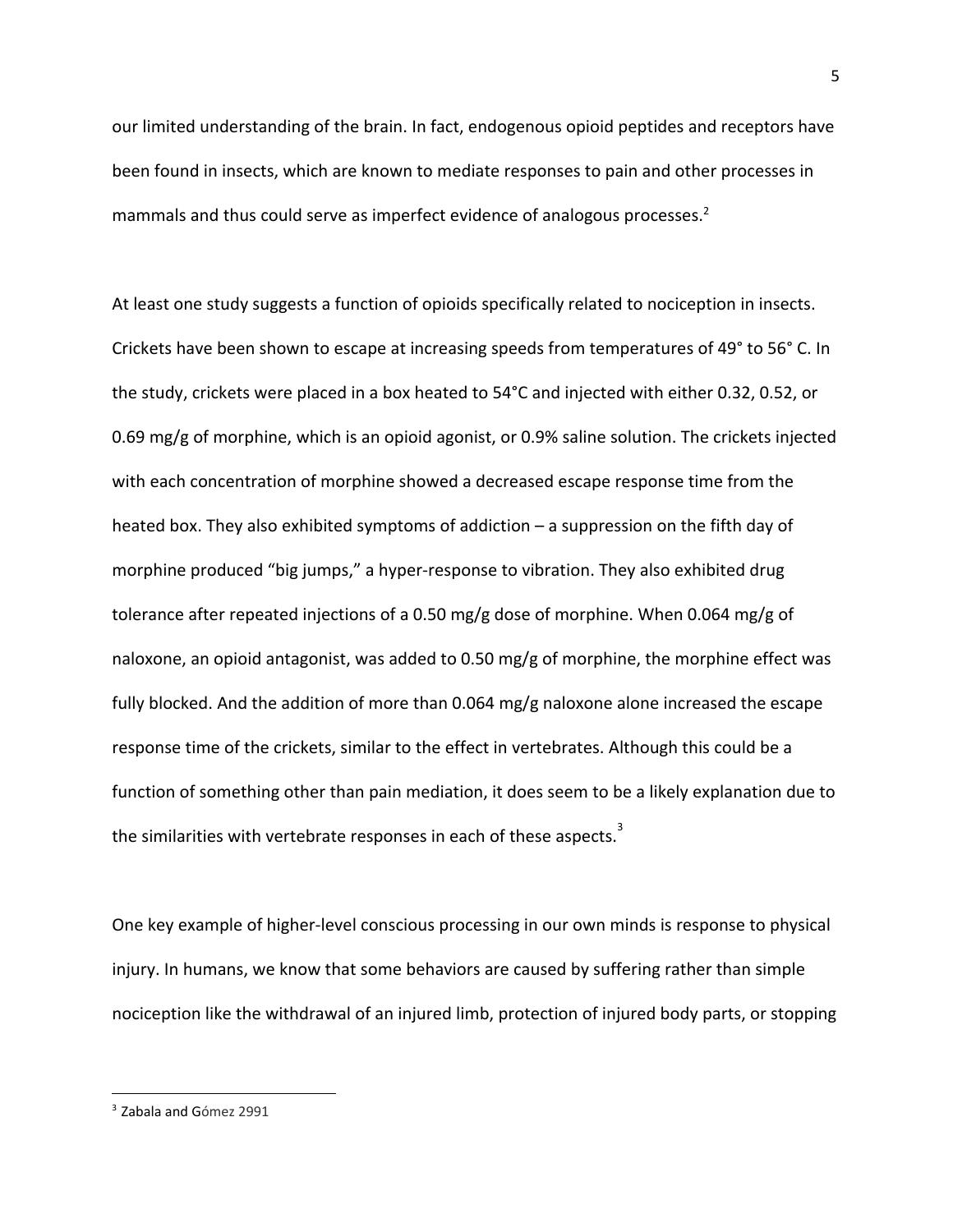normal behavior when injured. In insects, however, these behaviors have not been observed. Examples include a locust continuing to feed while being eaten by a mantis and male mantids that continue to eat while being eaten by their partners. Although this evidence does not preclude the presence of suffering, it is evidence that the suffering, if any, of insects is fundamentally dissimilar to our own in that it does not seem to be tied to these behavioral responses. Without behavioral consequences, suffering would presumably lack an adaptive benefit, which makes it seem less likely to exist in insects. However, as is the case with neuroanatomical processes, there could be behaviors in insects that do satisfy the adaptive function of consciousness that we do not fully understand.<sup>2</sup>

One example of higher-level processing is the ability to integrate information from various sensory domains. An example of this is cross-domain overshadowing, which occurs when conditioning to a compound stimulus, one with two distinct components like a triangle and circle, is weaker than conditioning to each individual stimulus. Researchers found overshadowing in honeybees when both components were of the same sensory domain like smell or vision. When different domains were used, no overshadowing occurred, and the strength of the compound stimuli was equal to the sum of the strength of its components. Similarly, blocking involves (i) conditioning to a single stimulus, (ii) conditioning to a compound stimulus including that first stimulus, (iii) conditioning to the second stimulus from the compound stimulus. Blocking occurs when the conditioning to the second stimulus is weaker than it would be if the subject were conditioned to that stimulus alone. This also only occurs in honeybees when the stimuli are in the same sensory domain. This seems to indicate that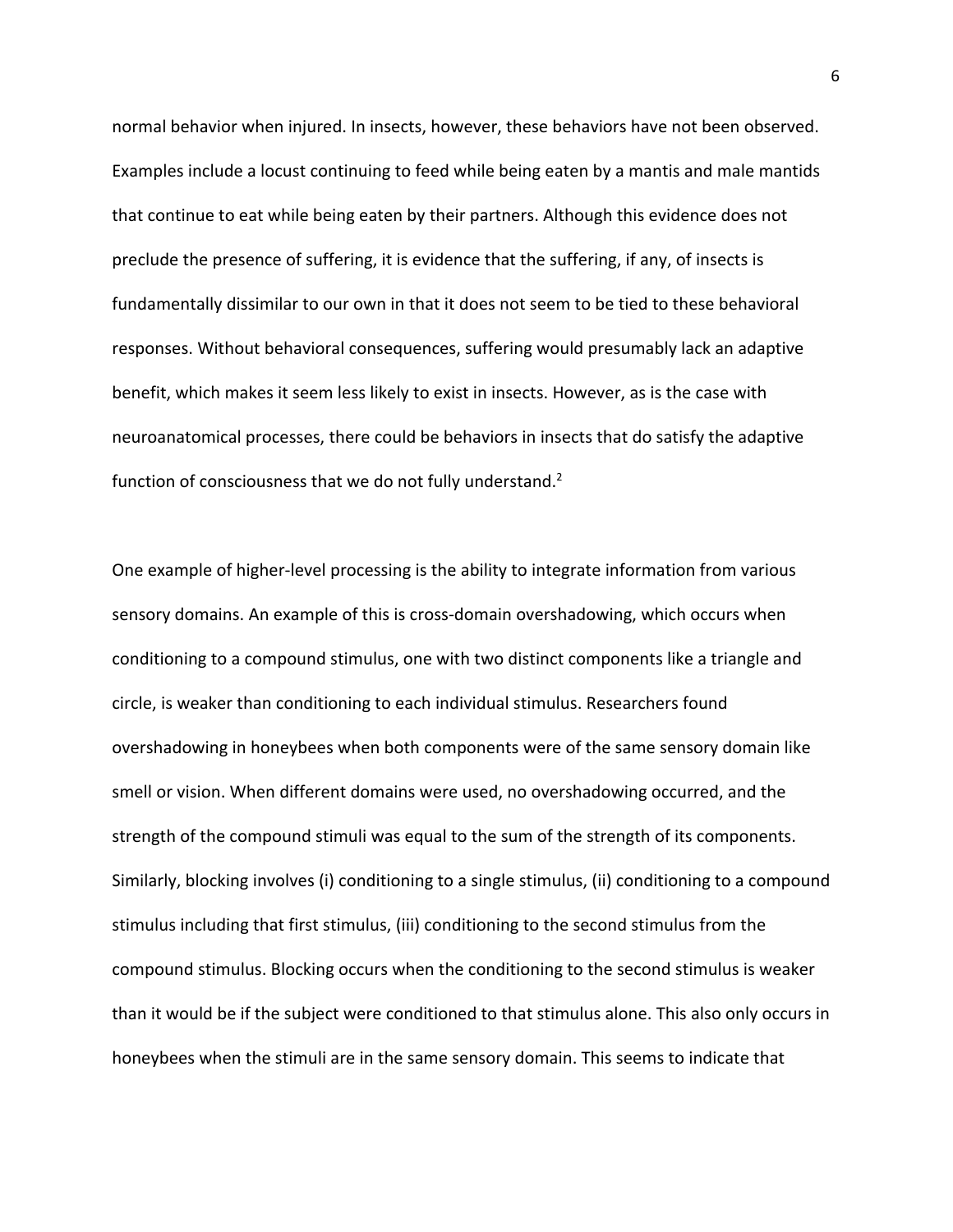honeybees lack at least one key version of consciousness, the integration of various sensory domains. But this could just indicate a different form of consciousness than we experience, one that is more domain-specific. $^{4}$ 

However, one interesting behavior indicative of insect consciousness is the pessimistic cognitive bias exhibited by agitated honeybees, an effect also found in humans. Researchers conditioned honeybees to associate a 1:9 ratio of a two-component olfactory stimuli with reward and a 9:1 ratio of the same two-component olfactory stimuli with punishment. Then some bees were agitated by shaking them in a container for 60 seconds, designed to simulate a predatory attack on a bee colony by a honey badger or other similar predator. An additional set of bees was also shaken and used to measure changes in biogenic monoamine levels. These bees exhibited significantly reduced levels of octopamine, dopamine, and serotonin. The experimental bees were then shown stimuli with features between the two conditioned stimuli in two-component olfactory stimuli ratios of 3:7, 1:1, and 7:3. Shaken bees were more likely to interpret the 7:3 and 9:1 stimuli as indicative of punishment than bees who were not shaken, indicating a general pessimistic cognitive bias. Since their interpretation of the stimuli was judged by whether they extended or withheld their mouth-parts, it could be the case that the pessimistic bias was simply an aversion to extending their mouth-parts, but the agitated honeybees were not less likely to extend for the 1:9 stimuli. This confirms that these results were actually indicative of a pessimistic cognitive bias. Additionally, the effect was shown to be consistent across various concentrations of sucrose or quinine as the unconditioned stimuli. $^{5}$ 

<sup>4</sup> Vitti 2010

<sup>&</sup>lt;sup>5</sup> Bateson et al. 2011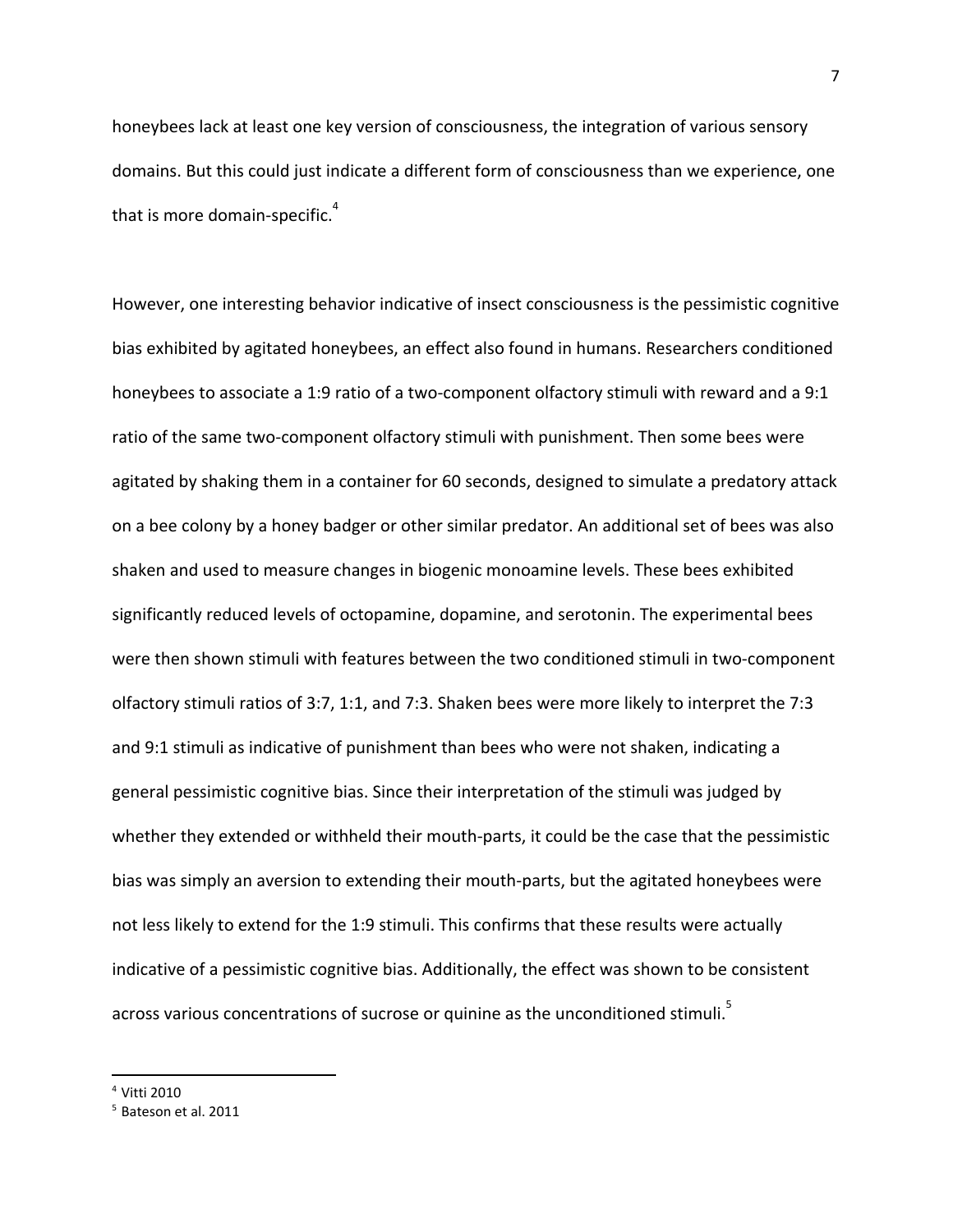This is a particularly important finding for two reasons. First, it shows a holistic mental response. Rather than simply having one behavioral response to one specific stimuli in a single domain, the bee is stimulated in one domain – physical agitation – and shows an altered response in a different domain – judging ambiguous stimuli. Second, the effect shows a great similarity to negative emotion in humans, as our negative conscious states also lead to a general pessimistic bias. This, to me, is the strongest single piece of evidence for insects having some meaningful sort of consciousness for these two reasons.

One behavior in spiders, a group closely related to insects, is autotomy. Orb-weaving spiders remove their own legs where they detect certain venoms used by some of their prey. This response is interesting in that it is similar to the withdrawal of an injured limb in mammals in its complexity, but is more stereotyped like simple nociceptive response behavior. This might be indicative of a mental life that is no less rich, but still different than ours in insects. It is also suggestive of degrees of consciousness, where it is beneficial to consider consciousness as a spectrum of complexity and richness rather than a switch that is turned on at some arbitrary level of complexity.<sup>6</sup>

The rest of this paper will consider invertebrates more generally, highlighting some particularly interesting cases. Nociception, again defined as the ability to react to and avoid harmful stimuli, is common to all invertebrates with the possible exception of *Porifera*, or sponges. For example,

<sup>8</sup>

 $6$  Eisner 1983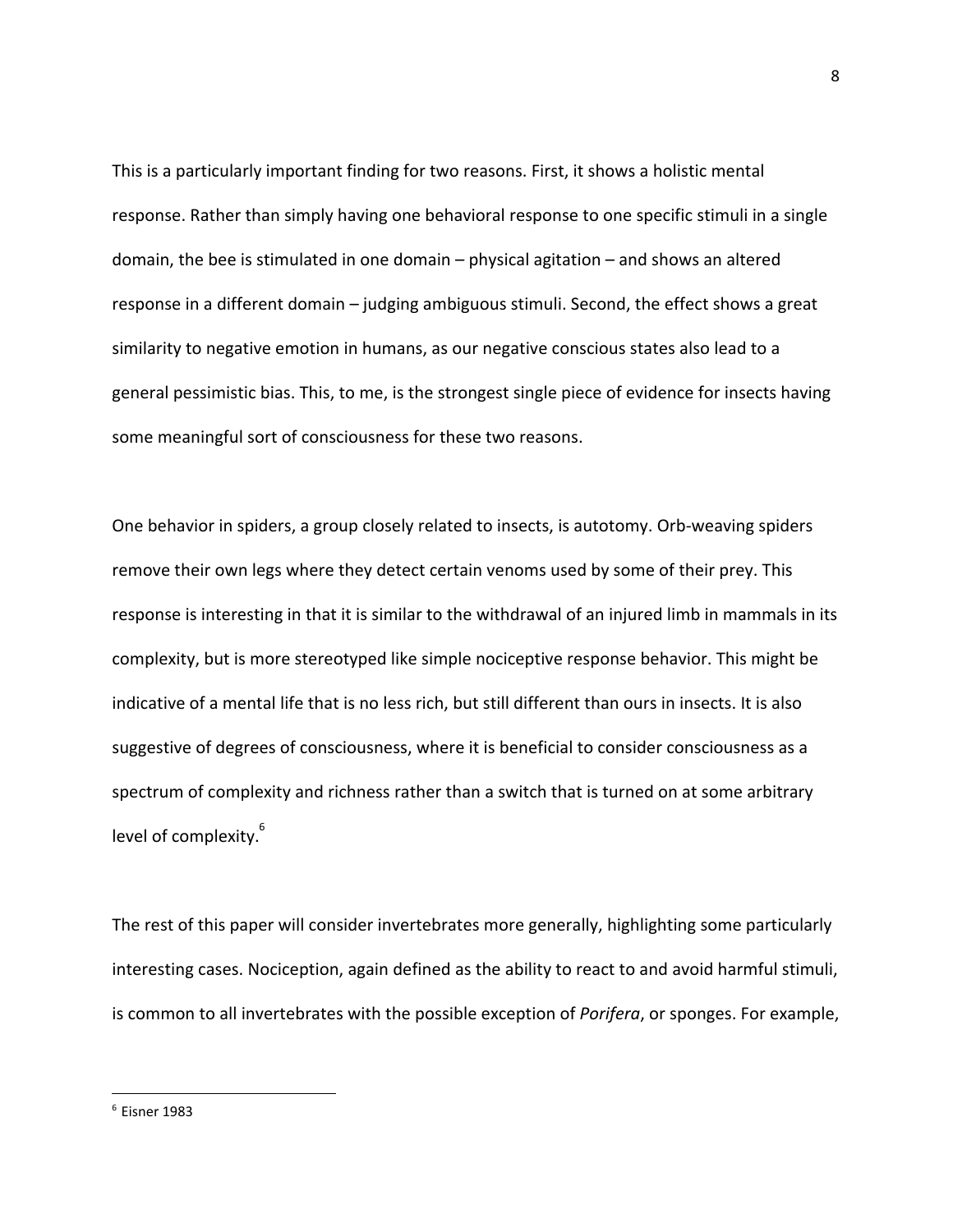*Cepea nemoralis,* a gastropod land snail, shows a foot-lifting behavior when exposed to a surface with temperature exceeding that of its native habitat. Even protozoa show some simple forms of nociception like changes in locomotive speed and direction.<sup>7</sup>

This might be best thought of as some extremely primitive level of consciousness since it is not clear where the dividing line between nociception and consciousness is, despite the intuitive appeal of having such a line. But we will attempt to gauge each individual case to see where it lies on this spectrum of consciousness.

#### **IV. Intelligence in Cephalopods**

One promising candidate for further investigation into invertebrate consciousness is the cephalopods, a group with an established literature on their intelligence. It is important to distinguish intelligence from consciousness, as we can easily imagine very intelligent computers that lack any processing reminiscent of our own emotional states and therefore would not warrant moral value. Despite this limitation, intelligence could be an indicator for consciousness. A useful framework here, which we will use moving forward, is to think of consciousness as a basic mental state and the ability to reflect and more deeply process this basic state. In this way, intelligence can magnify the basic conscious experiences and make them more worthy of moral consideration. We might intuitively call this framework self-awareness, although note it is not an on/off classification as, again, might seem like an intuitively appealing approach. We illustrate this framework using evidence for cephalopods,

<sup>7</sup> Kavaliers 1988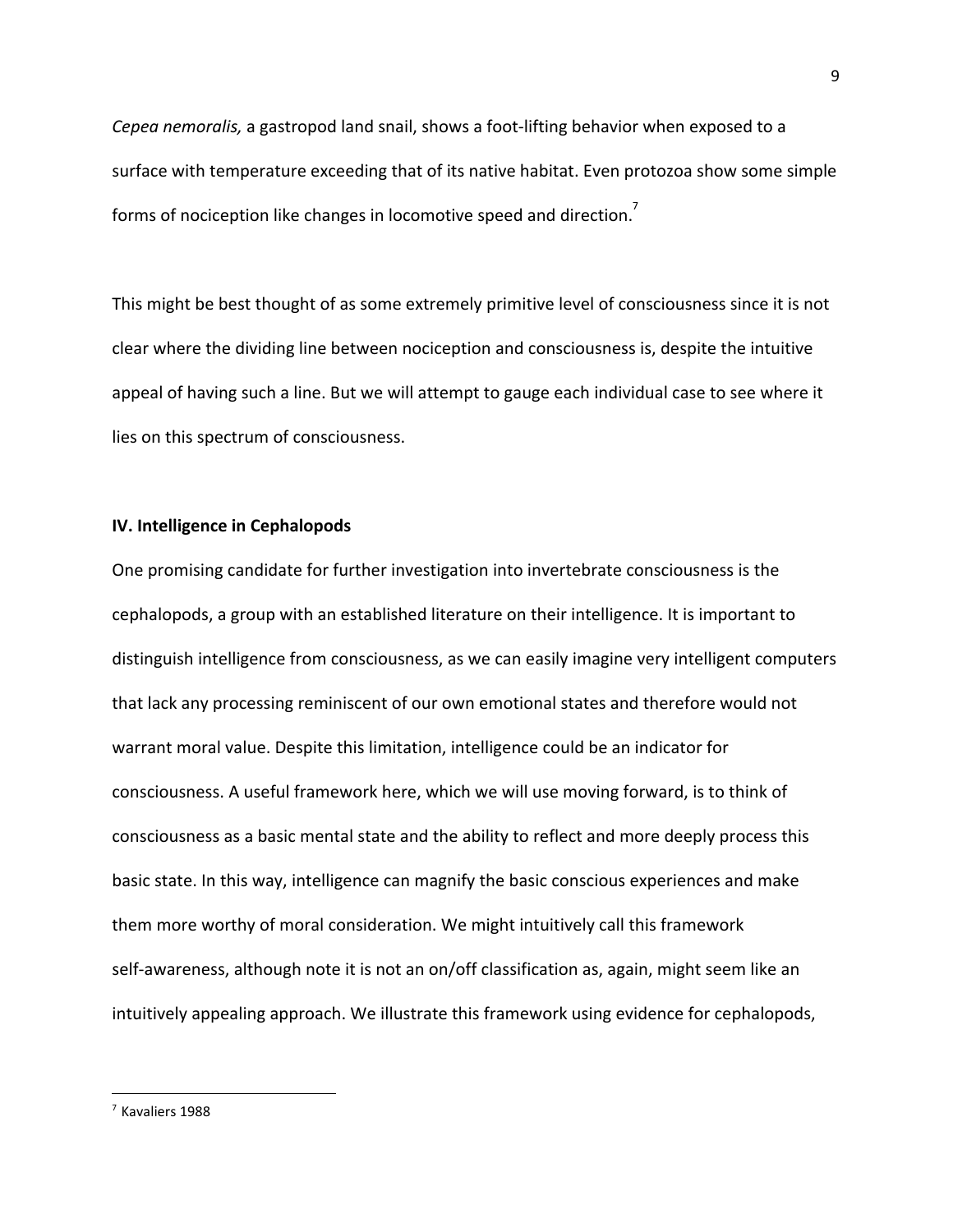which are well-studied, but note that it also applies to many social insects and other invertebrates. However, it does seem that the raw emotions represent the best and worst of the human experience, such as the pain of torture or serious illness, the utter grief of losing a loved one, or the joy of physical intimacy, all of which seem to be deeply conscious experiences despite their unreflective nature. It could also be the case that consciousness without intelligent reflection is similar to being in a dream or on certain drugs.

One example of cephalopod intelligence is tool use. Tool use was long considered a defining feature of human intelligence, but has since been discovered in other primates and even other mammals and birds. More recently, tool use has also been documented in soft-sediment dwelling octopuses. Researchers observed octopuses carrying portions of coconut shells, which are cumbersome and require the carrier to 'stilt-walk,' a form of locomotion where the octopus sits in the coconut shell while extending their arms over the edges to walk. Stilt-walking is costly, in terms of energy requirements and predator susceptibility, but they seem to make a motivational trade-off because that cost is outweighed by the benefit of using the coconut shell to set up shelter when needed. Other examples of tools used by invertebrates are the leaves and pellets used to collect and transport food in some ant species. $^{8}$ 

Tool use and other reasoning capabilities could indicate a certain understanding of objects and concepts across time. In the case of tool use, this means perceiving these objects as having their potential use at a later point in time. In a similar fashion, creatures that show tool use

<sup>8</sup> Finn et al. 2009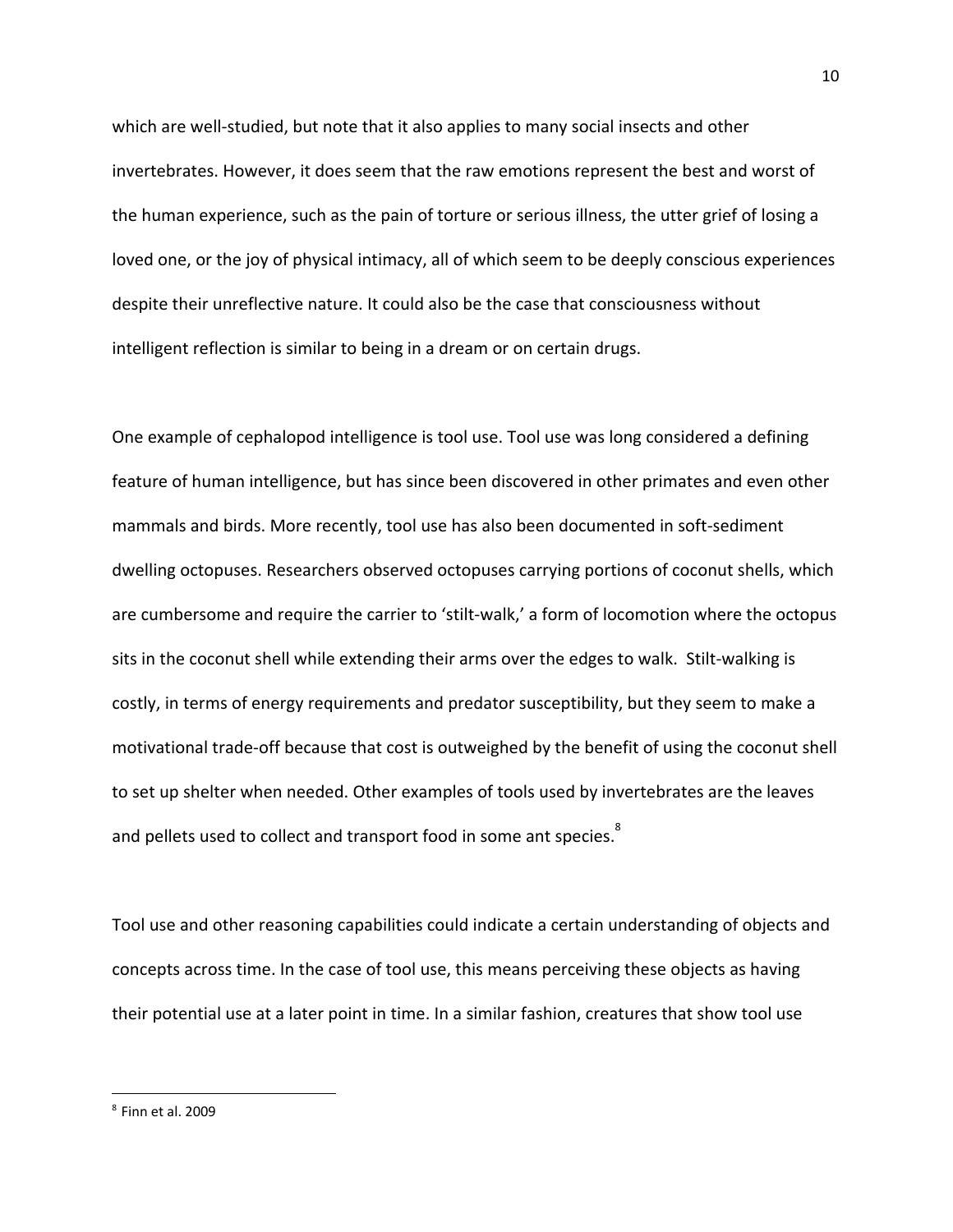could have a deeper perception or reflection of their own emotions. For example, a human going through anger management classes and working to avoid anger could respond to his own anger with further anger or sadness because he failed to achieve his goal.

Additional evidence cited for cephalopod intelligence and consciousness comes from brain physiology. The octopus brain exhibits lateralization like ours does. For example, studies have shown that octopuses can learn to discriminate stimuli with one eye and perform the discrimination with the other eye. Even birds lack this ability. The octopuses fail to make this switch if the connections between the two halves of the brain, similar to our corpus callosum, was severed. Octopuses also sleep in a similar way to our own. They narrow their pupils, withdraw into their home, and become unreactive. Because the octopuses also undergo a particular color change sometimes during sleep, some researchers suggest they exhibit a mental state similar to REM sleep in mammals. $^{\text{9}}$ 

Cephalopods also exhibit play behavior, defined as "activity having no immediate benefits and structurally including repetitive or exaggerated actions that may be out of sequence or disordered." Eight subadult octopuses, five males and three females, were each presented with four novel plastic pill bottles, weighted to just above neutral buoyancy and varying in color (white vs. black) and texture (smooth vs. rough). The objects were presented to each octopus twice daily for five days. Each session ended when the octopus made no contact with the object for 30 minutes. Two of the octopuses sprayed jets of water at the objects, moving them

 $9$  Mather 2008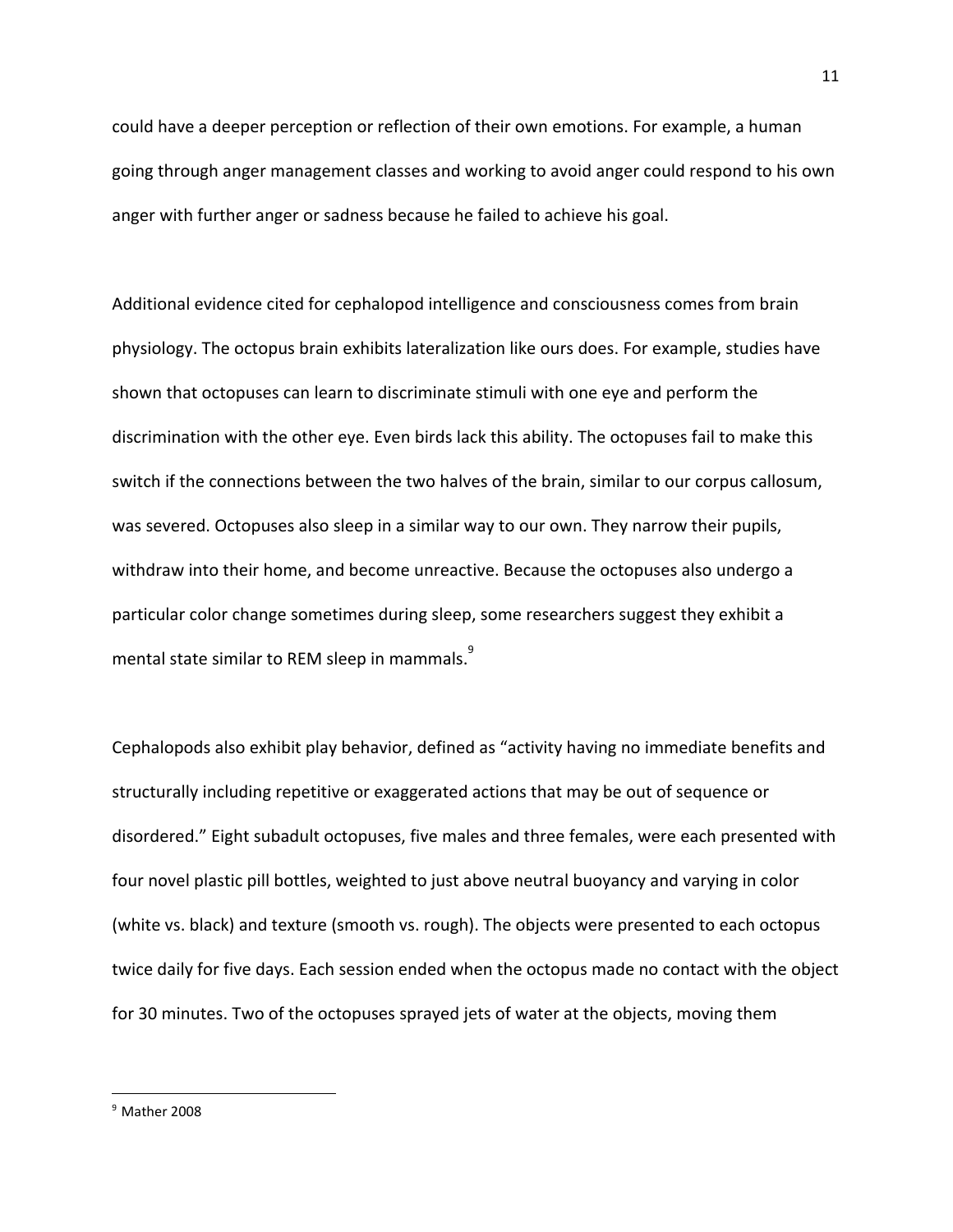towards the tank intake water flow, which then pushed the objects back for another jet, similar to bouncing a ball off a wall. $^{10}$   $^{8}$ 

It is difficult to infer consciousness from such behavior, but we consider play to be an important consequences of our own rich mental lives. It could also indicate the possibility of boredom, an important consideration for the welfare of invertebrates in captivity.

Another example of intelligence in cephalopods is their sophisticated decision-making capability. When preying on clams, for example, they selectively deploy three different techniques to penetrate the clam's shell: pulling the shell open, drilling through the shell, and chipping at the shell's margin. When they first find a shell, they attempt the quick but energetically costly method of pulling the shell open. If that is not successful, they use one of the other two options to penetrate the shell and inject a paralyzing venom to weaken the muscles keeping it closed. They also switch to the two more time-consuming options if a *Venerupis* clam, which can normally be pulled apart, is forcibly shut by researchers with a twisted wire. Octopuses were able to adjust their drilling location based on artificial adjustments like dental cement or metal coating. They also adjust for difficulty of penetration when selecting prey, preferring the thin-shelled *Mytilus* under normal circumstances, but preferring the thick-shelled *Protothaca* if the shell was already open. This illustrates sophisticated reasoning processes.<sup>8</sup>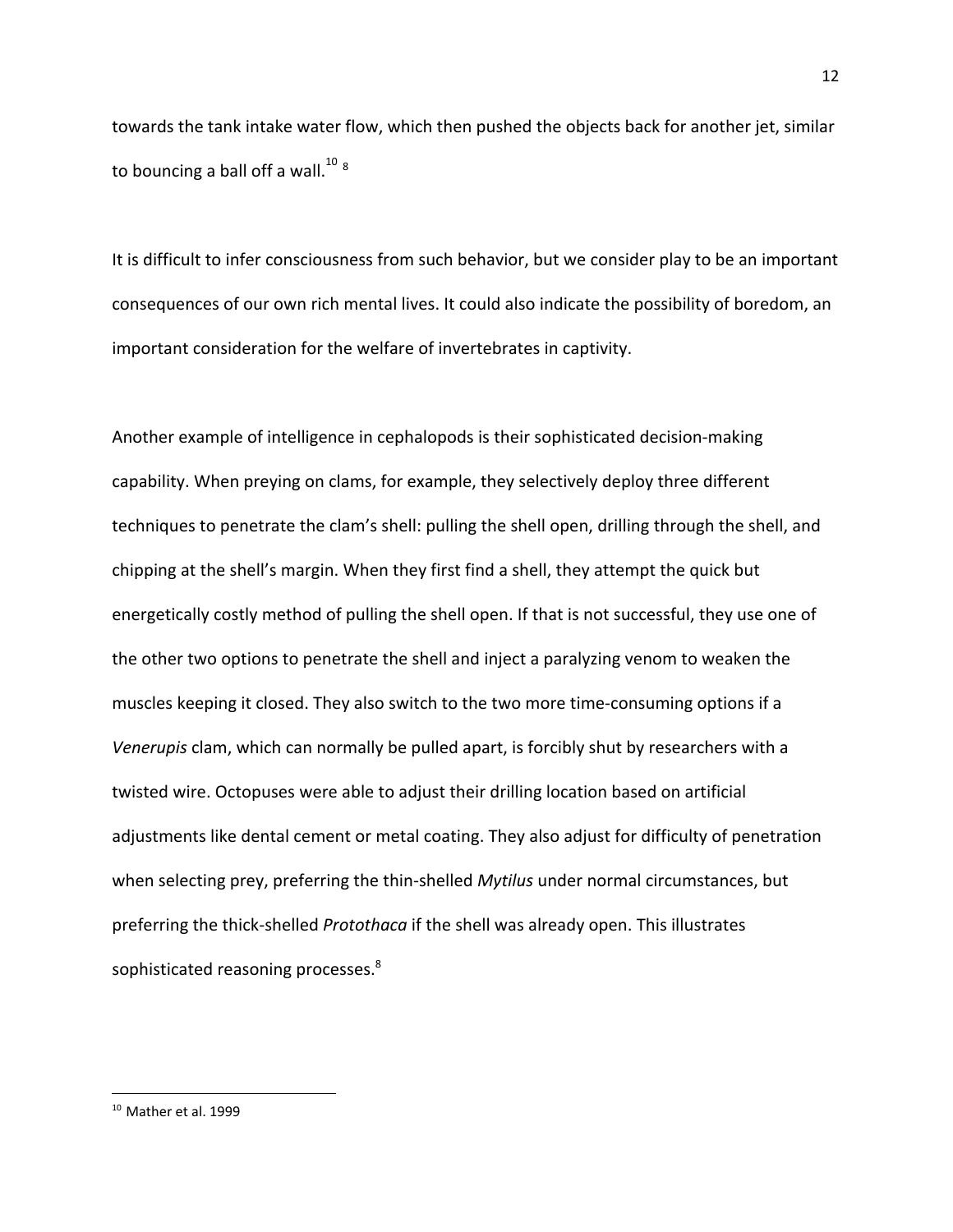More studies have been done on the problem-solving ability of octopuses. One study relevant to the question of consciousness presented *Enteroctopus Dofleini* with a jar containing a small crayfish and plugged with a stopper. Octopuses were previously shown to not be able to learn to open the jar more quickly with repeated trials, but this version of the task also included chemical cues from herring being smeared on the surface of the jar. With this modification, the octopuses decreased the time to open significantly within 10 trials. This study is important because it suggests an integration of visual and chemotactile information, something indicative of conscious processing. Although this conclusion would be strengthened if researchers directly compared the learning with and without the crayfish and with and without the chemical cues.<sup>8</sup>

Finally, a key feature of the mental lives of octopuses is their ability to think about thinking, also known as metacognition, either in their own self or for other individuals. This ability to consider the mental states of other beings is often referred to as theory of mind. In primates, these abilities can be tested by deception tasks or, controversially, by the mirror test. The mirror test does not work well for octopuses as they are solitary animals and not highly dependent on vision. However, adult male cuttlefish have been shown to treat mirror reflections as conspecifics, giving them agonistic displays. In this way, they fail the mirror test, but the mirror test is highly controversial evidence for self-awareness. One version of metacognition is the ability to interpret the location of self in space. Octopuses notably have a decentralized motor system. They actually have 3/5 of their neurons located outside of the brain. This limited central processing could be indicative of a lack of spatial self-awareness, but because we do not fully understand the functions of the brain in motor control, it is difficult to interpret. It could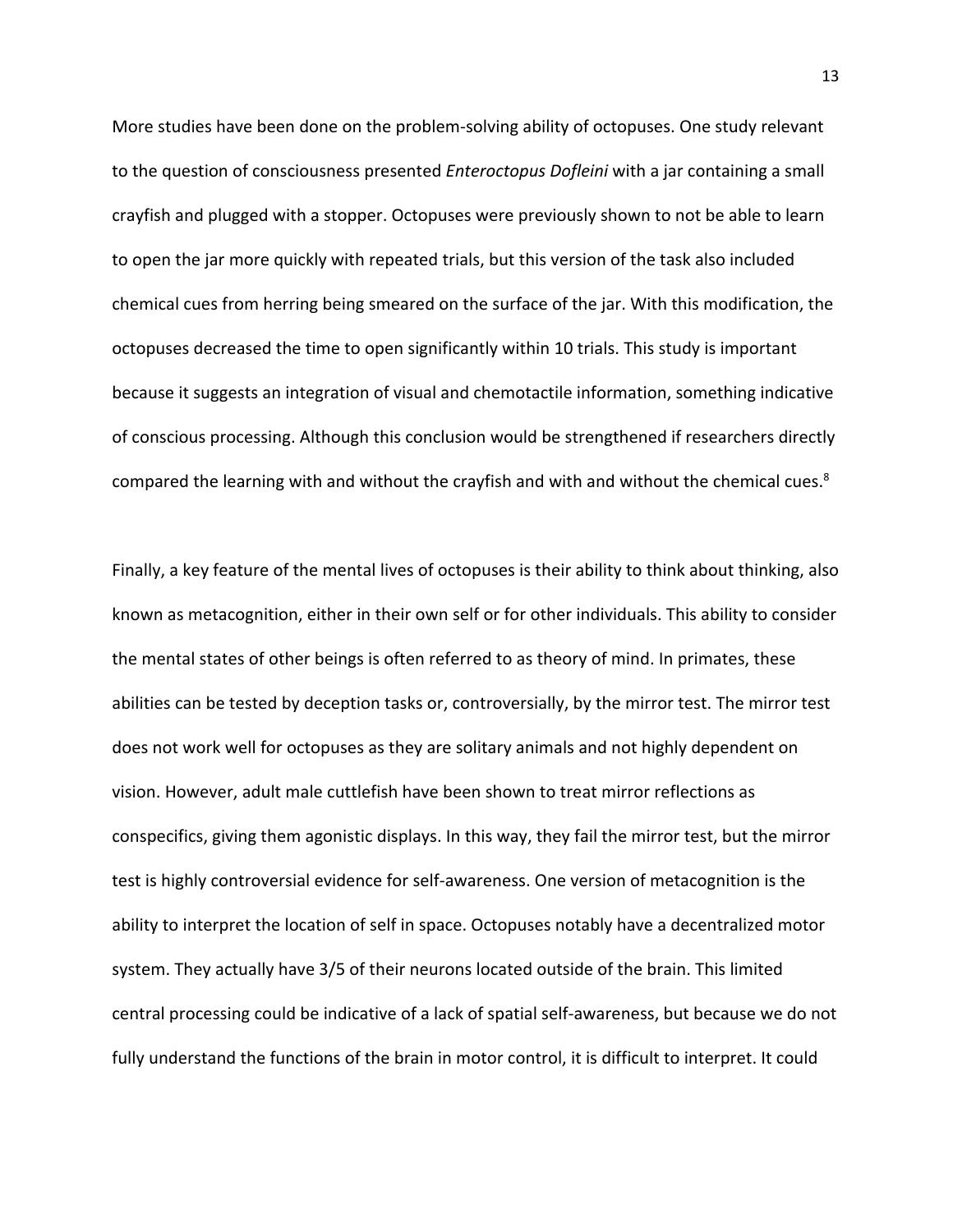just mean octopuses, like honeybees, might have a different form of consciousness than our own. And evidence exists in favor of spatial self-awareness. When octopuses manipulate and open clam shells, they do so while the clam is outside their field of vision, and the decision-making is based on the orientation of the clam in space, which would involve understanding the location of their arms as well. And in natural habitats, octopuses are known to have predatory ranges based on central locations and cover different areas each day, indicating some sense of where the octopus has already covered.<sup>8</sup>

## **V. Bivalves and Crustaceans**

Bivalves, such as clams and oysters, are an interesting example in that they are animals often consumed for food in Western cultures, but they lack some of the key features associated with consciousness. Bivalves lack cephalization. Instead, their nervous system consists of only two pairs of nerve cords and three pairs of ganglia. Some show rudimentary nociception like the foot withdrawal reflex in a razor clam. Clams and scallops have basic sensory organs that initiate swimming when threatened. However, researchers were unable to find record of physiological or behavioral responses to physical injury in bivalves. Additionally, the evidence for opioids and opioid receptors in bivalves is controversial. $^{11}$ 

Some scientists and philosophers cite the lack of a brain as definitive evidence that bivalves do not suffer. It can also be argued that bivalves do not suffer because they lack an opioid system. Both these arguments seem lacking, however, as consciousness could exist in the nerve cords

<sup>&</sup>lt;sup>11</sup> Crook and Walters 2011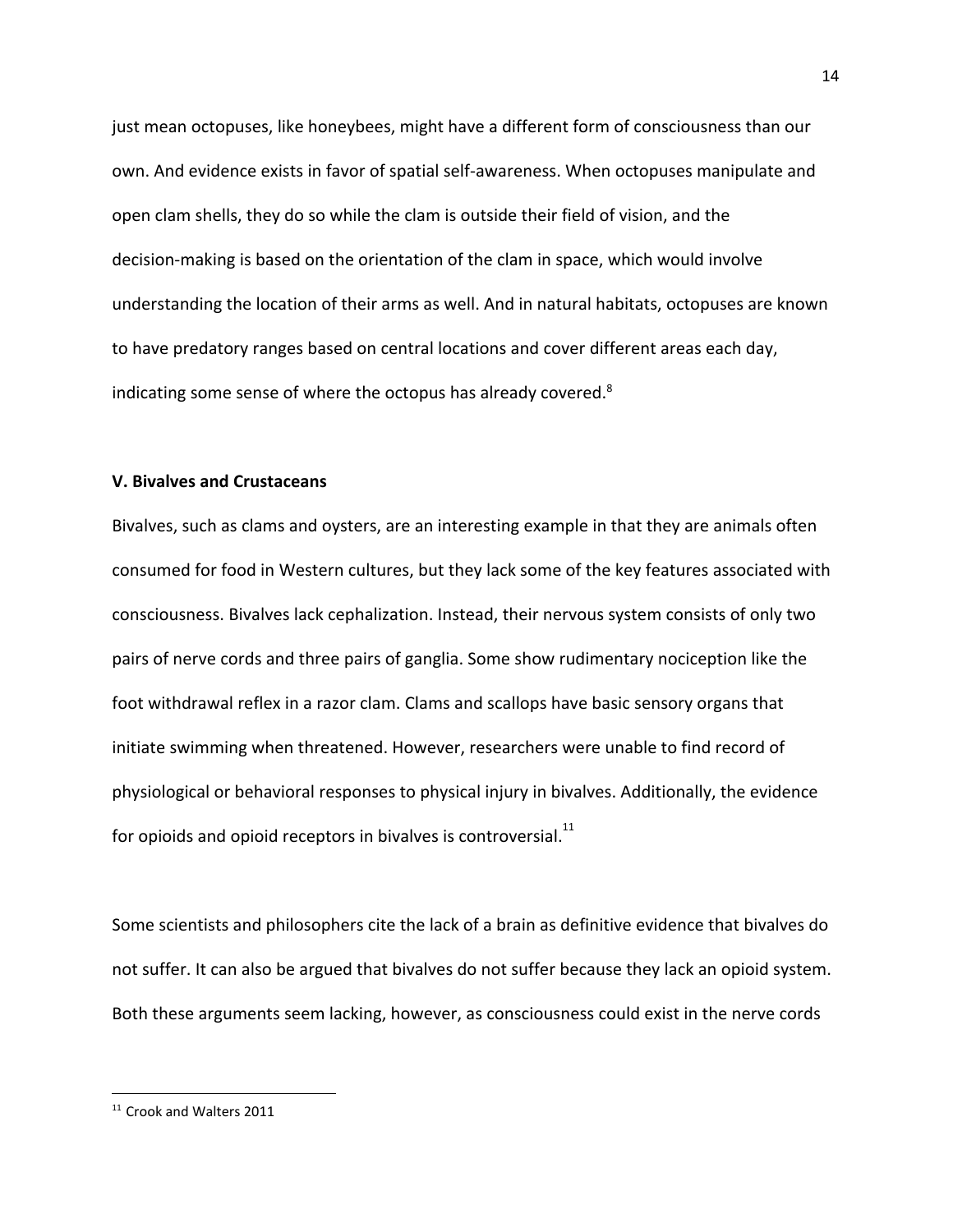and ganglia or with different transmitters just like it could exist in a sufficiently sophisticated computer. Consciousness, as defined previously in this paper, is not dependent on a specific substrate like a brain. But, even so, the largely sessile nature and lack of response to physical injury in bivalves does seem to limit the adaptive value of consciousness. And it seems unlikely that an animal would spend energy on consciousness without significant adaptive value, so it seems bivalves are the animal included in this paper with the most minimal mental lives, either by degree or likelihood of consciousness.

Crustaceans, such as lobsters and crabs, are another group of animals often consumed for food that seem to have relatively simple behavior and nervous systems. Their minds are particularly worthy of consideration due to the often gruesome way we treat them like boiling them alive. Crustaceans have a brain-like structure in their anterior region where several ganglia fuse together. Lobsters, crayfish, and shrimp have fused ganglia along the entire length of the ventral nerve cord, while in crabs the ganglia fuse into a single mass. Generally, in crustaceans, the nervous system is more distributed across these ganglia than centralized in the brain-like structure. In addition to extensive sensory organs, crustaceans have sophisticated proprioception to indicate body position.<sup>12</sup>

Crustaceans also show complex nociception that is consistent with the hypothesis of negative affective states. Although crustaceans have a strikingly different neuroanatomical structure than vertebrates or even some insects, that does not preclude the existence of analogous

<sup>15</sup>

 $12$  Sømme 2005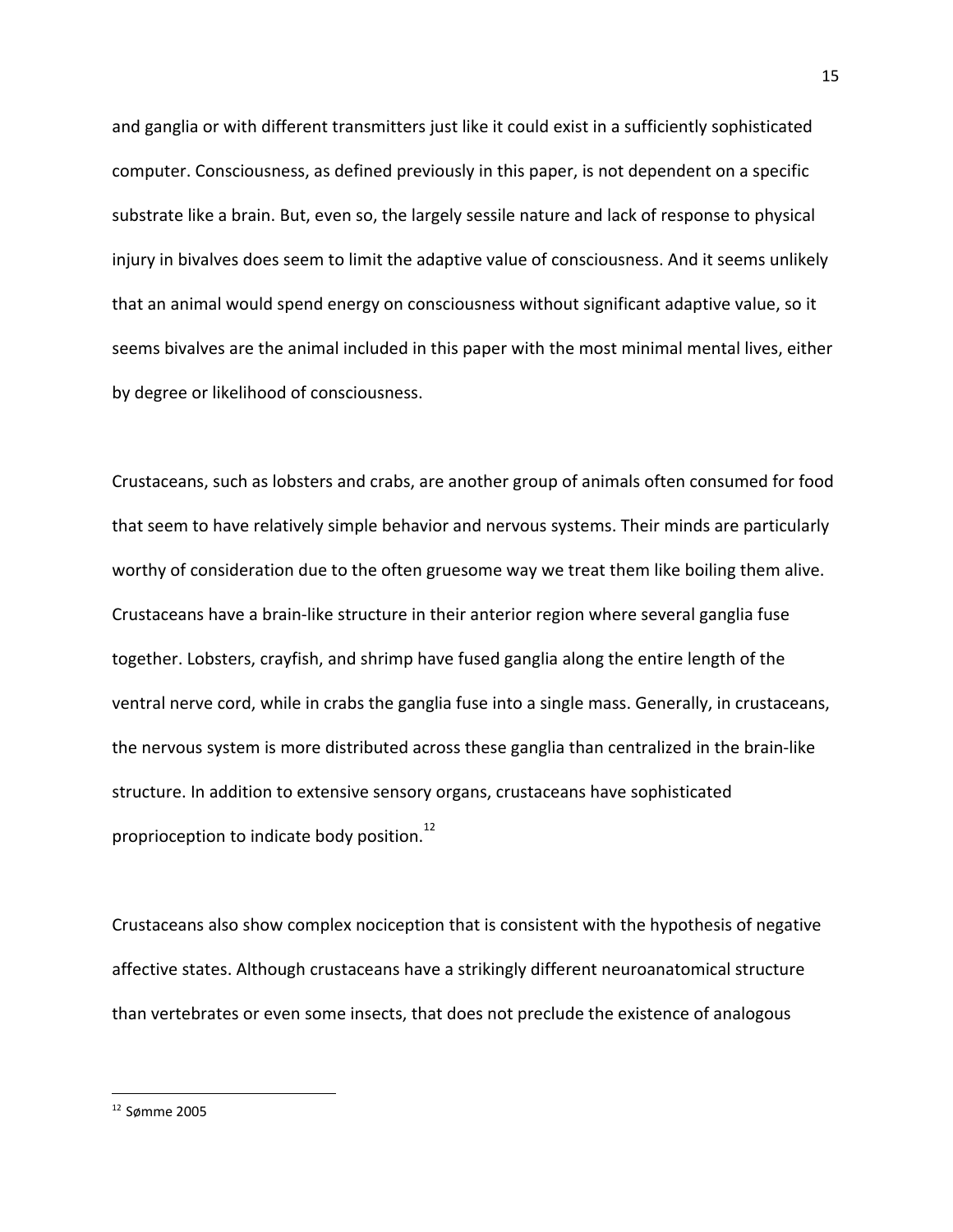processes just as the lack of a visual cortex does not preclude vision in crustaceans. Crustaceans do show reactions to physical injury. For example, prawns exhibit a protective motor response when their antennae are rubbed with a noxious substance. Avoidance learning, as well, has been demonstrated in crayfish. Additionally, crustaceans have opioid receptors and show a morphine response similar to vertebrates and at least some insects. The crab *Carcinus maenas* even shows a motivational trade-off with nociception, being more likely to leave a dark shelter when shocked if the ambient light is low, indicating a trade-off between the shock and the light level. 13

Hermit crabs also show complex, integrative decision making in their selection of gastropod shells. They integrate visual and textile information on size, shape, weight and other factors, even simultaneously comparing two different shells. Some researchers have suggested hermit crabs use information about how well a given shell would fit another crab competing for ownership when deciding whether to fight them. Hermit crabs show a motivational trade-off between shell quality and electric shocks given by researchers by being reluctant to leave a high quality shell.<sup>13</sup>

Some of the evidence for crustacean consciousness is compelling like the synthesis of shell and opponent knowledge when competing for ownership, which could even suggest a theory of mind. It certainly seems that crustaceans are more conscious than bivalves. The evidence of

<sup>&</sup>lt;sup>13</sup> Elwood and Appel 2009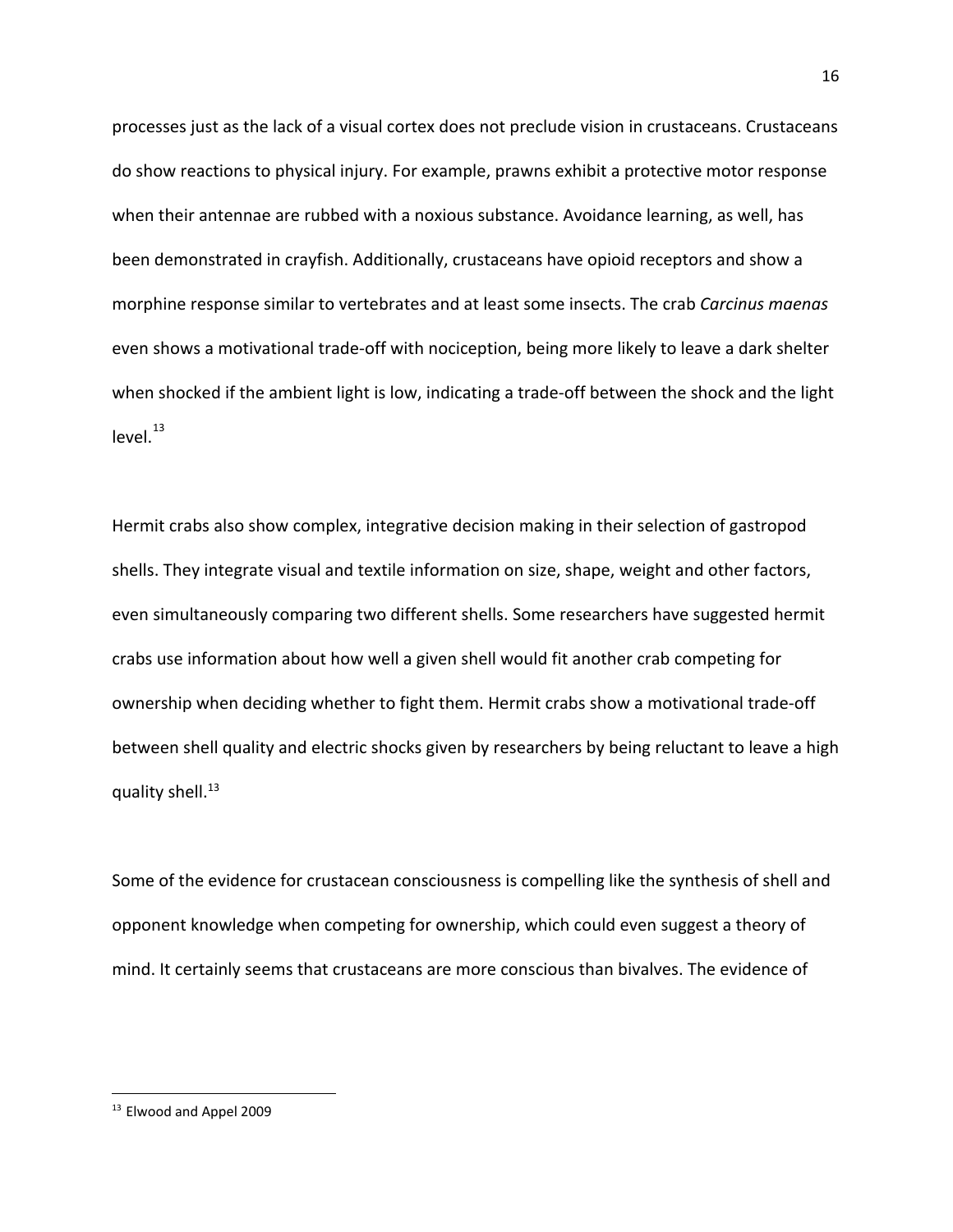proprioception is also compelling because it suggests at least some rudimentary form of self-awareness and perhaps perception of bodily injury.

# **VI. Concluding Remarks**

Biological consciousness seems to vary greatly across invertebrates. Social insects and cephalopods show capabilities that match or exceed many vertebrates and seem to indicate complex, integrative processing and generalized emotional states. Bivalves show evidence for little beyond nociception, at a similar level to some plants. Other invertebrates like crustaceans have limited evidence and require further investigation. This is undoubtedly a difficult area of study, but once we accept consciousness as a physical process accessible by scientific investigation, we can make serious strides in better understanding the animal mind. Most importantly, given the growing evidence for nonhuman consciousness, we must seriously reconsider our current treatment of nonhuman animals and the suffering we inflict. Even if we only assign relatively small moral value to the mind of each invertebrate, they are still a prevailing moral concern given the sheer numbers of individuals, both in captivity and the wild, and the grisly treatment they endure.

#### **References**

Tracey, W., Wilson, R., Laurent, G., & Benzer, S. (2003). Painless, a Drosophila Gene Essential for Nociception. *Cell,* 261-273.

17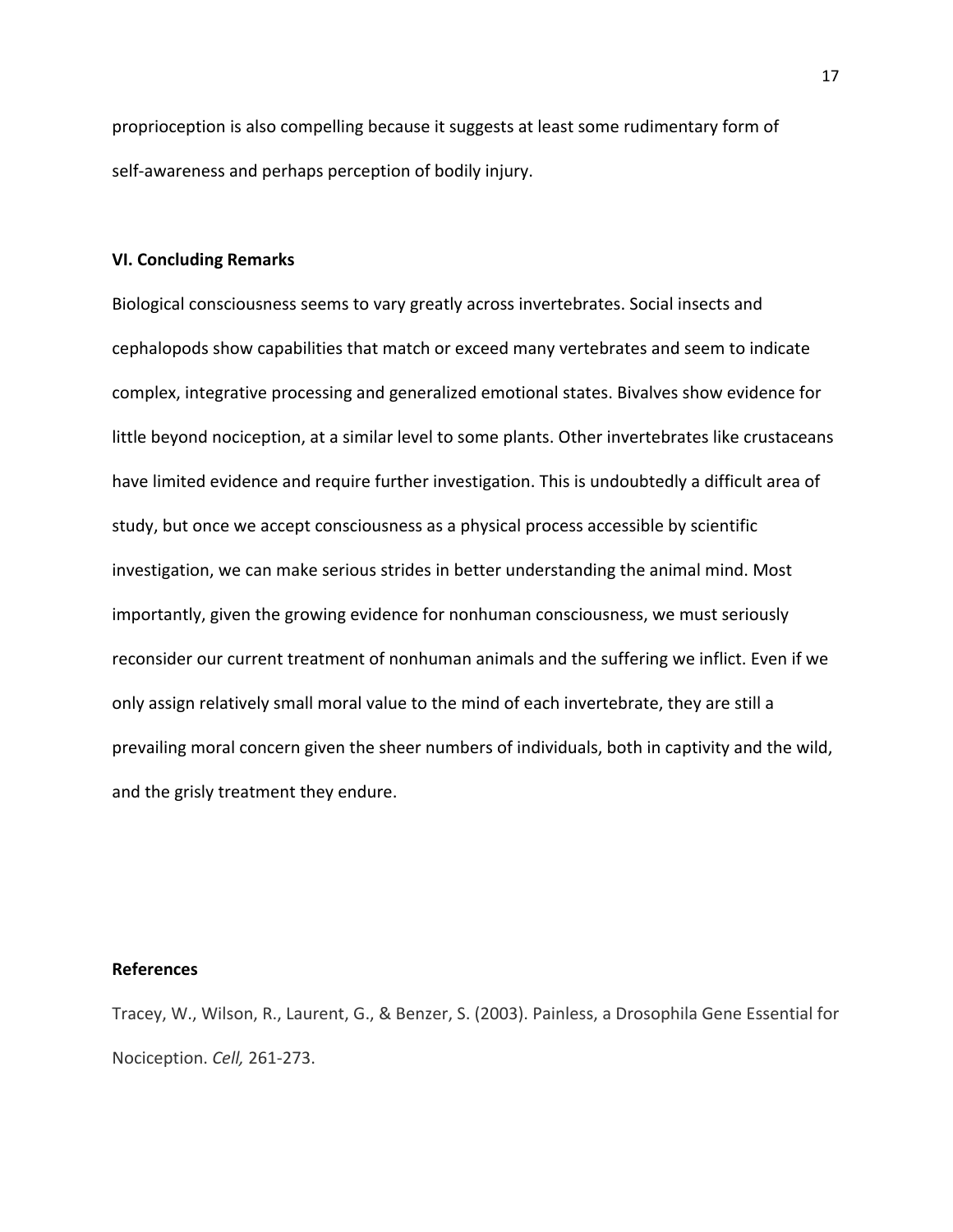Eisemann, C., Jorgensen, W., Merritt, D., Rice, M., Cribb, B., Webb, P., & Zalucki, M. (1984). Do insects feel pain? — A biological view. *Experientia,* 164-167.

Zabala, N., & Gómez, M. (1991). Morphine analgesia, tolerance and addiction in the cricket pteronemobius sp. (orthoptera, insecta). *Pharmacology Biochemistry and Behavior,* 887-891.

Vitti, J. (2010). The Distribution and Evolution of Animal Consciousness.

Bateson, M., Desire, S., Gartside, S., & Wright, G. (2011). Agitated Honeybees Exhibit Pessimistic Cognitive Biases. *Current Biology,* 1070-1073.

Eisner, T. (1983). Spider Leg Autotomy Induced by Prey Venom Injection: An Adaptive Response to ``Pain''? *Proceedings of the National Academy of Sciences,* 3382-3385.

Kavaliers, M. (1988). Evolutionary and comparative aspects of nociception. *Brain Research Bulletin,* 923-931.

Finn, J., Tregenza, T., & Norman, M. (2009). Defensive tool use in a coconut-carrying octopus. *Current Biology,* R1069-R1070.